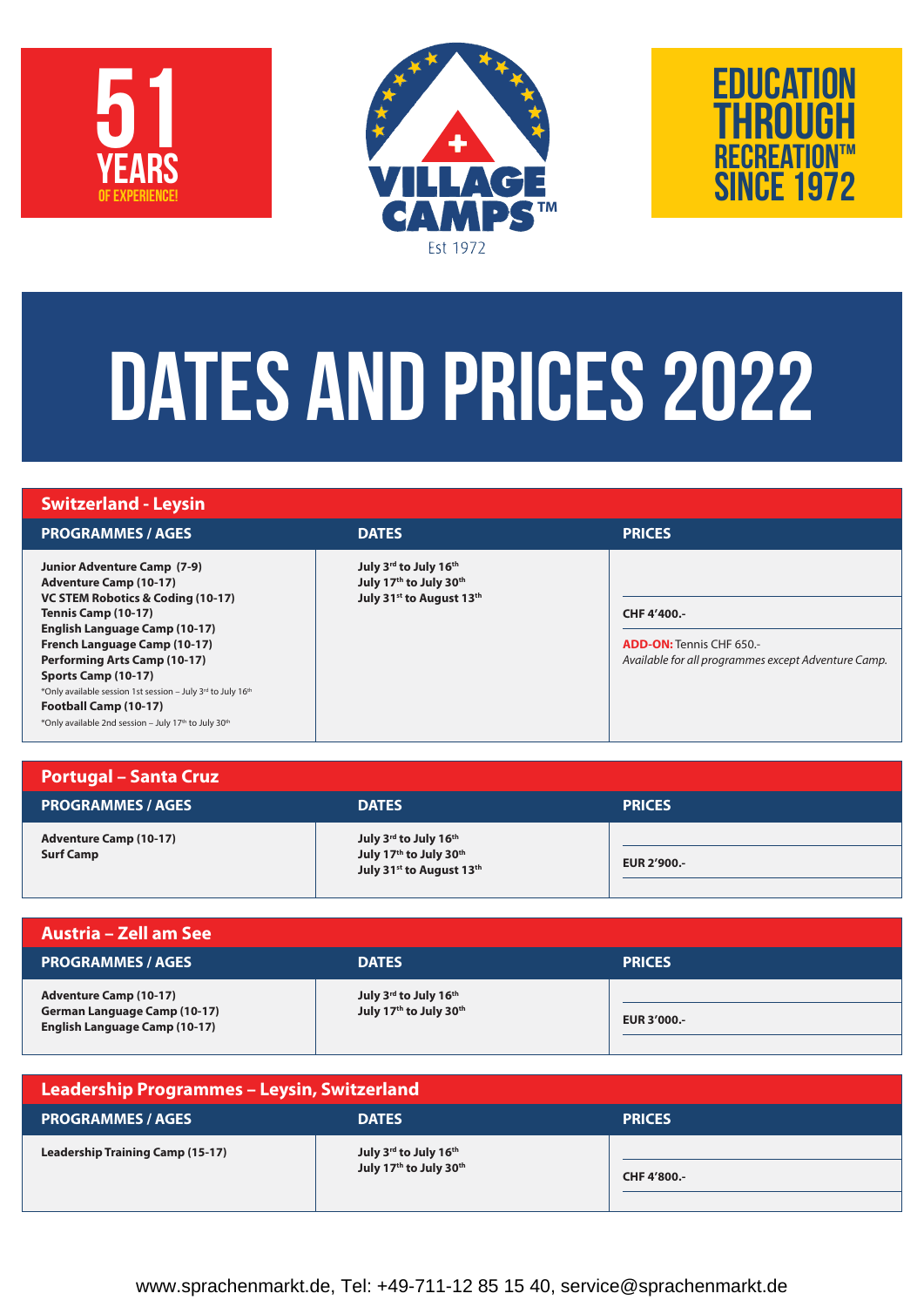## BookingS

In order to make a reservation at Village Camps, please book through Sprachenmarkt.de. If you have any questions you can contact our office: service@sprachenmarkt.de. Directly after filling out the form an automatic email will be sent stating that your provisional booking has been received. This email does not confirm the registration, please see below information.

Upon completing the online registration form you will be directed to our payment page as a deposit is required in order to secure each booking (CHF 1'000/ EUR 800/ CAD 1'000). This payment can be made online by Visa or Mastercard. Once the deposit has been received your booking will be confirmed by email and will include further important details to prepare your child(ren) for camp.

Should you wish to make the deposit payment by bank transfer please contact our office for our detailed bank information. You may also find all of this information on our website. Final payment of camp fees including any extra services must be received by May 1st. Bookings received after this date must be accompanied by the full payment.

## PARENT LOGIN

When you register for a Village Camp programme a personal online parent account is created automatically to help you to manage your bookings. The information on how to login is sent in the first email you will receive confirming receipt of the provisional booking.

Once you are logged in you will see the full list of all children and programmes you have registered. You will also have direct access to your invoice and the ability to make future payments by credit card.

**IMPORTANT**: A health and travel form are required to be completed for each child who joins our programmes. These forms must be filled out directly from your parent login and our vital to ensuring a safe and secure stay at camp. Thank you in advance for filling in these forms before May 1st.

## OPTIONAL EXTRAS

**CANCELLATION SERVICE -** CHF 150 / EURO 140 per child per 2-week session

We strongly recommend that all families subscribe to our cancellation service. For complete details, please see condition 2 of the Booking Conditions.

#### **ACCIDENT AND ILLNESS INSURANCE -** CHF 140 / EURO 130 per child per 2-week session

For clients who require a combined accident and illness insurance Village Camps has made arrangements with A VI Insurance. All accident and illness related medical expenses will be 100% covered, provided that the illness was not present before the start of the programme and that the accident is a new case. Please note that if you do not take this option you must provide details of your own insurance policy on the health form which you are required to complete.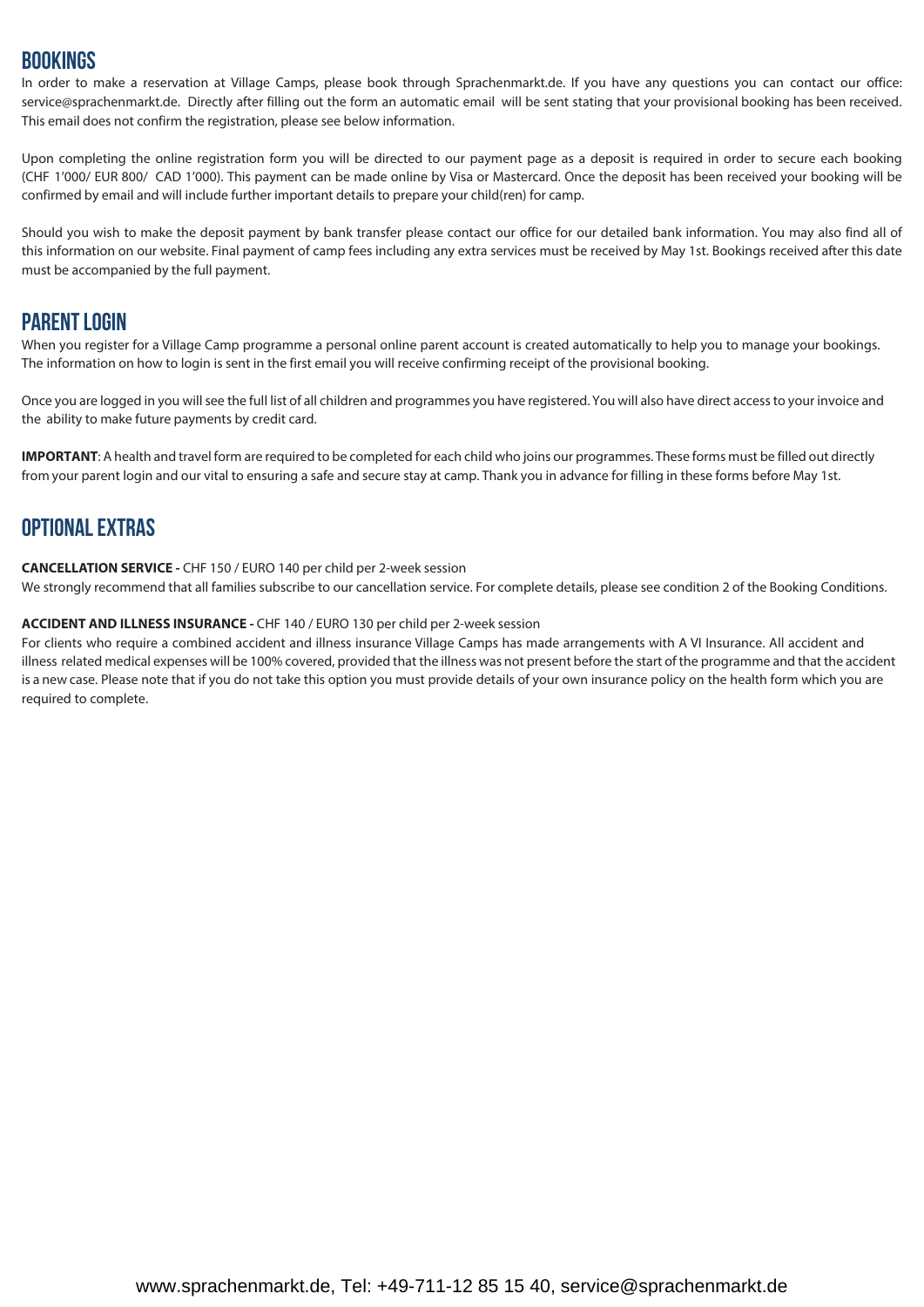# TRAVEL SCHEDULES/PRICES

#### **ESCORTED TRAVEL SERVICE**

Please see the table below indicating by camp location the available timeframes for each airport/train station. Any arrivals or departure outside of these times cannot be guaranteed and thus must be approved by a Village Camps representative before booking.

You will find a travel form in your parent login which we kindly ask you to fill in and submit at the latest for May 1st before your child gets to camp. If you have any questions before reserving your trip do not hesitate to contact our advisors.

Children arriving a day earlier or departing a day later than the normal dates of the programme may do so by prior arrangement only. In this case a supplement of CHF 215 / EURO 150 / CAD 15, per child per night will be added to the invoice. This is not possible before the 1st session or after the last session. This is not possible before the 1st session or after the last session.

| <b>CAMP</b>                 | <b>PLACE</b>                     | <b>ARRIVAL</b>                     | <b>DEPARTURE</b> | <b>ONE-WAY</b>  | <b>RETURN</b>   |
|-----------------------------|----------------------------------|------------------------------------|------------------|-----------------|-----------------|
| Leysin, Switzerland         | <b>Geneva Airport</b>            | $09:00 - 20:00$                    | $10:00 - 20:00$  | <b>CHF 100</b>  | <b>CHF 200</b>  |
|                             | <b>Lausanne Train Station</b>    | $08:00 - 22:00$                    | $08:00 - 22:00$  | <b>CHF 55</b>   | <b>CHF 110</b>  |
| Santa Cruz, Portugal        | <b>Geneva Escorted Flight</b>    | Please call our office for details |                  | <b>EURO 125</b> | <b>EURO 250</b> |
|                             | <b>Lisbon Airport</b>            | $08:00 - 20:00$                    | $08:00 - 20:00$  | <b>EURO 75</b>  | <b>EURO 150</b> |
| <b>Zell am See, Austria</b> | <b>Geneva Escorted Flight</b>    | Please call our office for details |                  | <b>EURO 125</b> | <b>EURO 250</b> |
|                             | <b>Salzburg Airport</b>          | $10:00 - 18:00$                    | $11:00 - 19:00$  | <b>EURO 75</b>  | <b>EURO 150</b> |
|                             | <b>Munich Airport</b>            | $11:30 - 16:00$                    | $12:30 - 16:00$  | <b>EURO 100</b> | <b>EURO 200</b> |
|                             | <b>Zell am See Train Station</b> | $08:00 - 20:00$                    | $08:00 - 20:00$  | <b>EURO 20</b>  | <b>EURO 35</b>  |

#### **ESCORTED FLIGHTS**

As noted in the above table for specific dates and locations Village Camps offers an escorted flight service. With this option a Village Camps staff member will meet children at the check in area of the flight and travel with them to the camp. For the return the staff member will again travel from the camp with the children and meet families in the arrivals area.

This option does not include the airline ticket price as it is up to the parent to purchase the correct airline ticket for their child(ren). Please contact our office for further details.

#### **TRAVEL FORM**

A travel form is required to be completed for each child taking part in a Village Camps programme whether they need transfer service or not. It is imperative that this form be filled out directly from your parent login no later than May 15th to ensure a safe arrival to camp. The details for your login can be found in your first confirmation email. If you have any questions please contact our office.